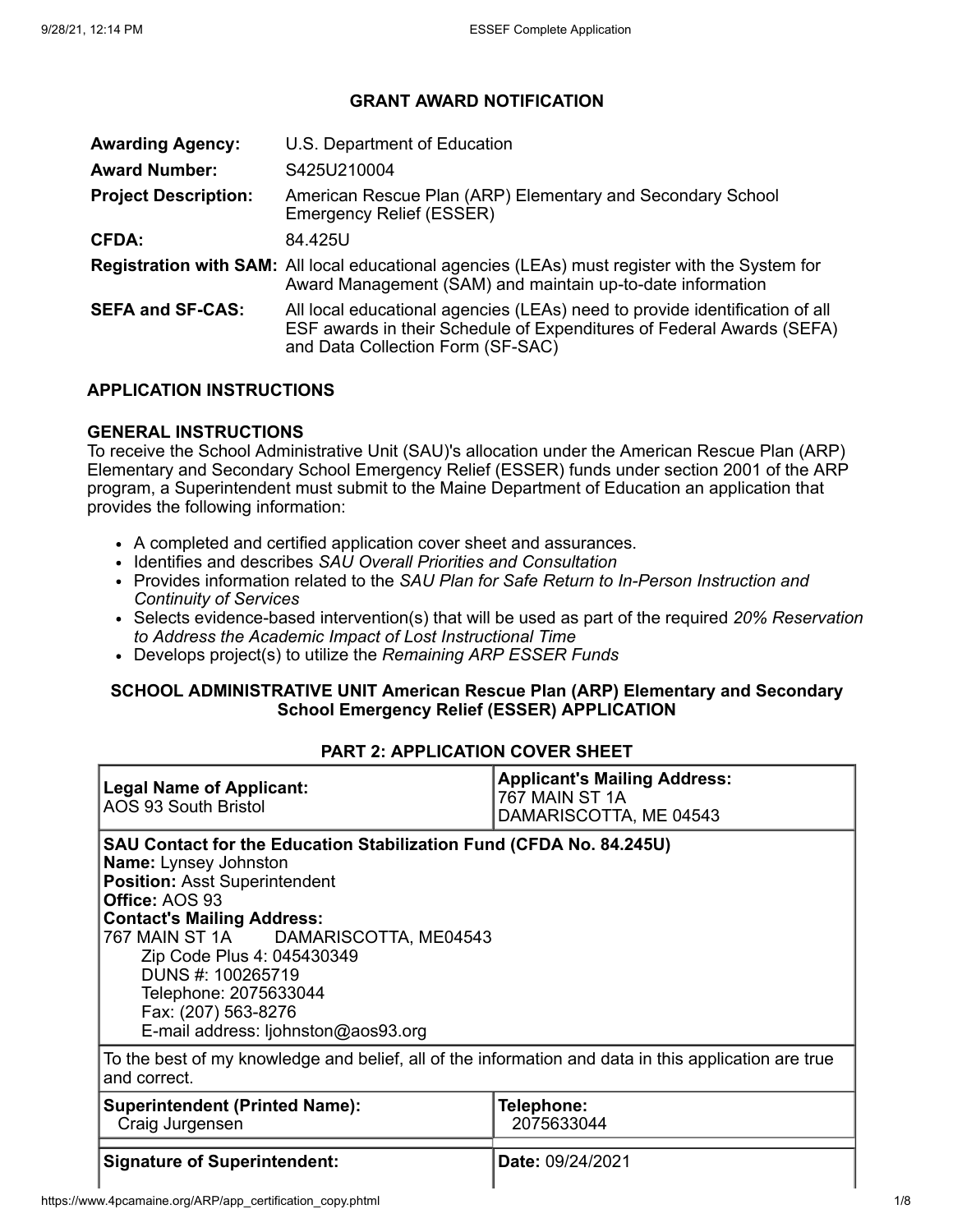## **Assurances and Certifications**

The Superintendent or their authorized representative assures the following:

- **The SAU acknowledges and agrees/certifies acknowledges and agrees that failure to** comply with all assurances and certifications in this application, all relevant provisions and requirements of the American Rescue Plan Elementary and Secondary School Emergency Relief (ARP ESSER) funds under section 2001 of the ARP (March 11, 2021), or any other applicable law or regulation may result in liability under the False Claims Act, 31 U.S.C. § 3729, et seq. ; OMB Guidelines to Agencies on Governmentwide Debarment and Suspension (Nonprocurement) in 2 CFR Part 180, as adopted and amended as regulations of the Department in 2 CFR Part 3485; and 18 U.S.C. § 1001, as appropriate, and other enforcement actions.
- The SAU acknowledges and agrees/certifies acknowledges and certifies that Part 1 of the ARP ESSER application has been successfully submitted and approved.
- The SAU will reserve at least 20 percent of its total ARP ESSER funds to address the lost instructional time through the implementation of evidence-based interventions and ensure that those interventions such as summer learning or summer enrichment, extended day, comprehensive afterschool programs, extended school year programs, or other evidence-based interventions respond to students' academic, social, and emotional needs and address the disproportionate impact of COVID-19 on student subgroups (each major racial and ethnic group, children from low-income families, children with disabilities, English learners, gender, migrant students, students experiencing homelessness, and children and youth in foster care).
- The remaining SAU ARP ESSER funds may be used for a wide range of activities to address needs arising from the coronavirus pandemic, including any activity authorized by the ESEA, the Individuals with Disabilities Education Act (IDEA), Adult Education and Family Literacy Act (AEFLA), or Carl D. Perkins Career and Technical Education Act of 2006 (Perkins CTE). Specifically, ARP ESSER funds may be used to develop strategies and implement public health protocols including, to the greatest extent practicable, policies in line with guidance from the Centers for Disease Control and Prevention (CDC) on reopening and operating schools to effectively maintain the health and safety of students, educators, and other staff, as well as:
	- coordinating preparedness and response efforts with State, local, Tribal, and territorial public health departments to prevent, prepare for, and respond to COVID-19;
	- training and professional development on sanitizing and minimizing the spread of infectious diseases;
	- purchasing supplies to sanitize and clean the SAU's facilities;
	- repairing and improving school facilities to reduce risk of virus transmission and exposure to environmental health hazards;
	- improving indoor air quality;
	- addressing the needs of children from low-income families, children with  $\bullet$ disabilities, English learners, racial and ethnic minorities, students experiencing homelessness, and foster care youth;
	- developing and implementing procedures and systems to improve the preparedness and response efforts of LEAs;
	- planning for or implementing activities during long-term closures, including providing meals to eligible students and providing technology for online learning;
	- purchasing educational technology (including hardware, software, connectivity,  $\bullet$ assistive technology, and adaptive equipment) for students that aids in regular and substantive educational interaction between students and their classroom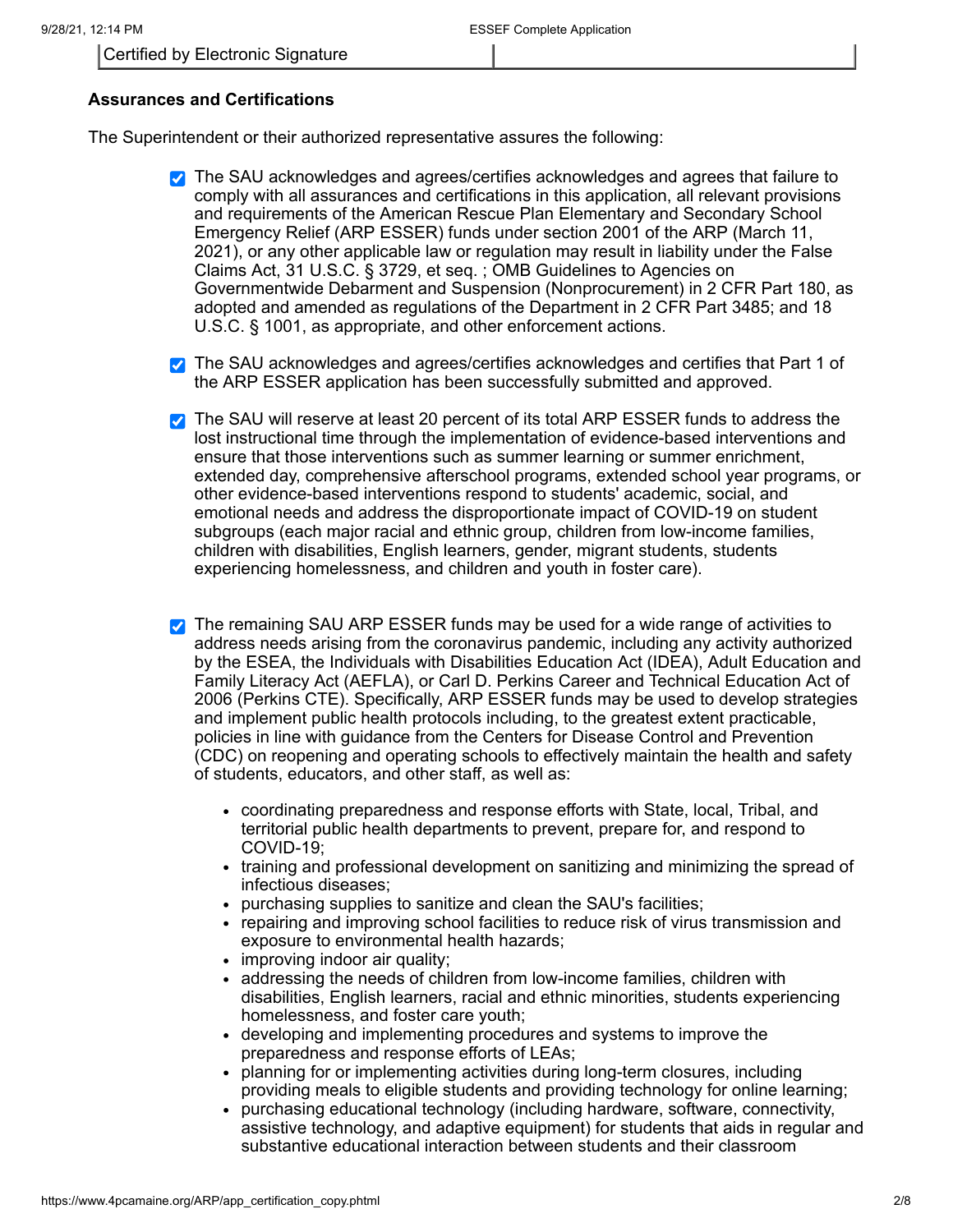instructors, including students from low-income families and children with disabilities;

- providing mental health services and supports, including through the implementation of evidence based full-service community schools and the hiring of counselors;
- planning and implementing activities related to summer learning and supplemental after-school programs;
- addressing learning loss; and
- other activities that are necessary to maintain operation of and continuity of and services, including continuing to employ existing or hiring new LEA and school staff.

## **Check the box to confirm that you have read and accept the terms, conditions and assurances included above.**

| Superintendent (Printed Name):                                    | Telephone:       |  |
|-------------------------------------------------------------------|------------------|--|
| Craig Jurgensen                                                   | 2075633044       |  |
| Signature of Superintendent:<br>Certified by Electronic Signature | Date: 09/24/2021 |  |

## **SAU Overall Priorities and Consultation**

Provide the top 2 or 3 SAU priorities as a result of or in response to the COVID-19 pandemic. **Please illustrate the data source(s) utilized and stakeholders that determined the most critical and/or widespread needs experienced by students, staff, community members and educational personnel.**

| Data Source<br><b>Priorities</b>         |                                                 | Stakeholder Group(s)                                            |  |  |
|------------------------------------------|-------------------------------------------------|-----------------------------------------------------------------|--|--|
| high quality, consistent<br>linstruction | student achievement data                        | students, staff, families, School Boards,<br>communities        |  |  |
| addressing social<br>emotional needs     | qualitative and quantitative<br>lSEL data       | students, staff, families, School Boards,<br><b>communities</b> |  |  |
| safe, healthy facilities                 | qualitative and quantitative<br>facilities data | students, staff, families, School Boards,<br>communities        |  |  |

#### **Under the [Interim](https://www.federalregister.gov/documents/2021/04/22/2021-08359/american-rescue-plan-act-elementary-and-secondary-school-emergency-relief-fund#p-52) Final Rule (IFR), the SAU must engage in meaningful consultation with stakeholders and give the public an opportunity to provide input in the development of its ARP ESSER Application.**

1. Check the boxes below to attest that meaningful consultation was conducted with:

- **v** students
- **v** families
- $\blacktriangleright$  school and district administrators (including special education administrators)
- $\vee$  teachers, principals, school leaders, other educators, school staff and their unions

1.a. Additionally, an SAU must engage in meaningful consultation with each of the following, to the extent present in or served by the SAU:

 $\Box$  tribes

 $\triangledown$  civil rights organizations (including disability rights organizations)

and stakeholders representing the interests of: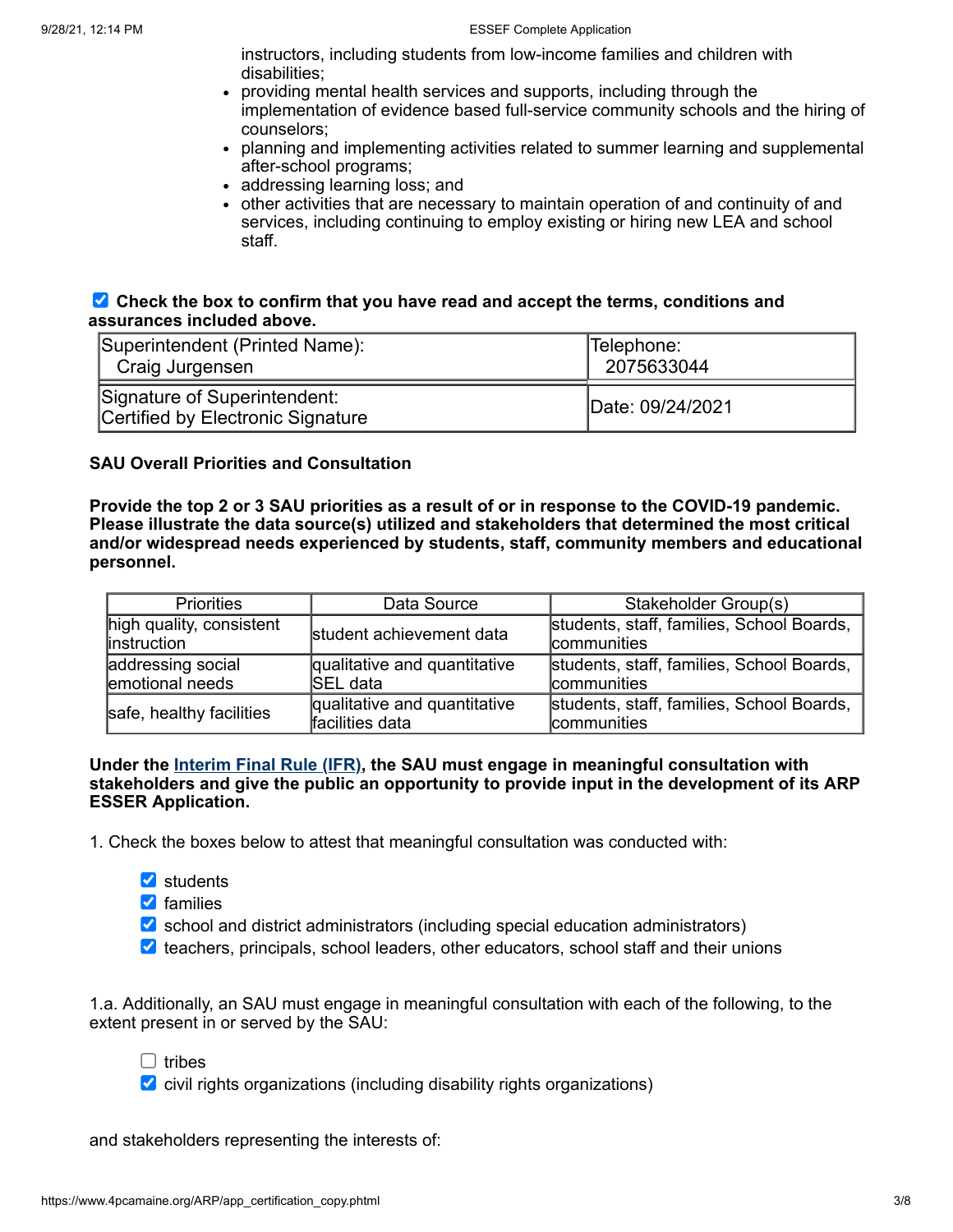- $\blacktriangleright$  children with disabilities,
- **Z** English learners,
- $\blacktriangleright$  children experiencing homelessness,
- $\triangleright$  children in foster care,
- **M** migratory students,
- children who are incarcerated, and
- other underserved students

2. Describe how the SAU provided the public the opportunity to provide input in the development of the SAU's ARP ESSER Application and how such input was taken into account during the development of the ARP ESSER Application:

Monthly school board agendas with topics listed and public comment sections are posted in the school, online, and in key places like the town office. Opportunity to speak during public comment is advertised at least a week in advance.

3. Provide the website link of the publicly available ARP ESSER Application (use of funds plan):

http://southbristolschoolme.org/

#### **SAU Plan for Safe Return to In-Person Instruction and Continuity of Services**

In [Section](https://www.congress.gov/bill/117th-congress/house-bill/1319/text#H750E36BDE0EB41249B8BE928436D6048) 2001(i) of the ARP Act, the Safe Return to In-Person Instruction is described and indicates that an SAU must:

- Develop and make publicly available on the SAU's website a plan for safe return to in-person instruction and continuity of services.
- Before making the plan for safe return to in-person instruction and continuity of services, the SAU will seek public comment and take such comments into account in the development of the plan.
- If the SAU developed a plan that collected public input and is posted on the SAU's website, then the SAU would be in [compliance](https://www.federalregister.gov/documents/2021/04/22/2021-08359/american-rescue-plan-act-elementary-and-secondary-school-emergency-relief-fund) with Section 2001(1). In addition, Appendix B of interim Final Rule (IFR)I requires that an SAU regularly, but no less frequently than every six months, review and, as appropriate, revise its plan for the safe return to in person instruction and continuity of services.

By checking the boxes and responding to the questions below, the Superintendent or their authorized representative is attesting the SAU is aware of the requirements in the APR Act and IFR related to the safe return to in person instruction and continuity of services.

1. Provide the website Link of the publicly available *Plan for Safe Return to In-Person Instruction and Continuity of Services*:

http://southbristolschoolme.org/

2. Describe the process of obtaining public comment(s):

Monthly school board meetings have public comment available each month. Agendas are posted a week in advance in key places like online and the town office.

3. The SAU Plan is required by the IFR to be reviewed and revised, no less frequently than every six months.

Checking the box confirms the SAU Plan has been reviewed and revised in the last  $6$ months

4. Describe the review and revision process confirmed in question 3:

The school/stakeholders meet regularly to review the plans and make adjustments as needed.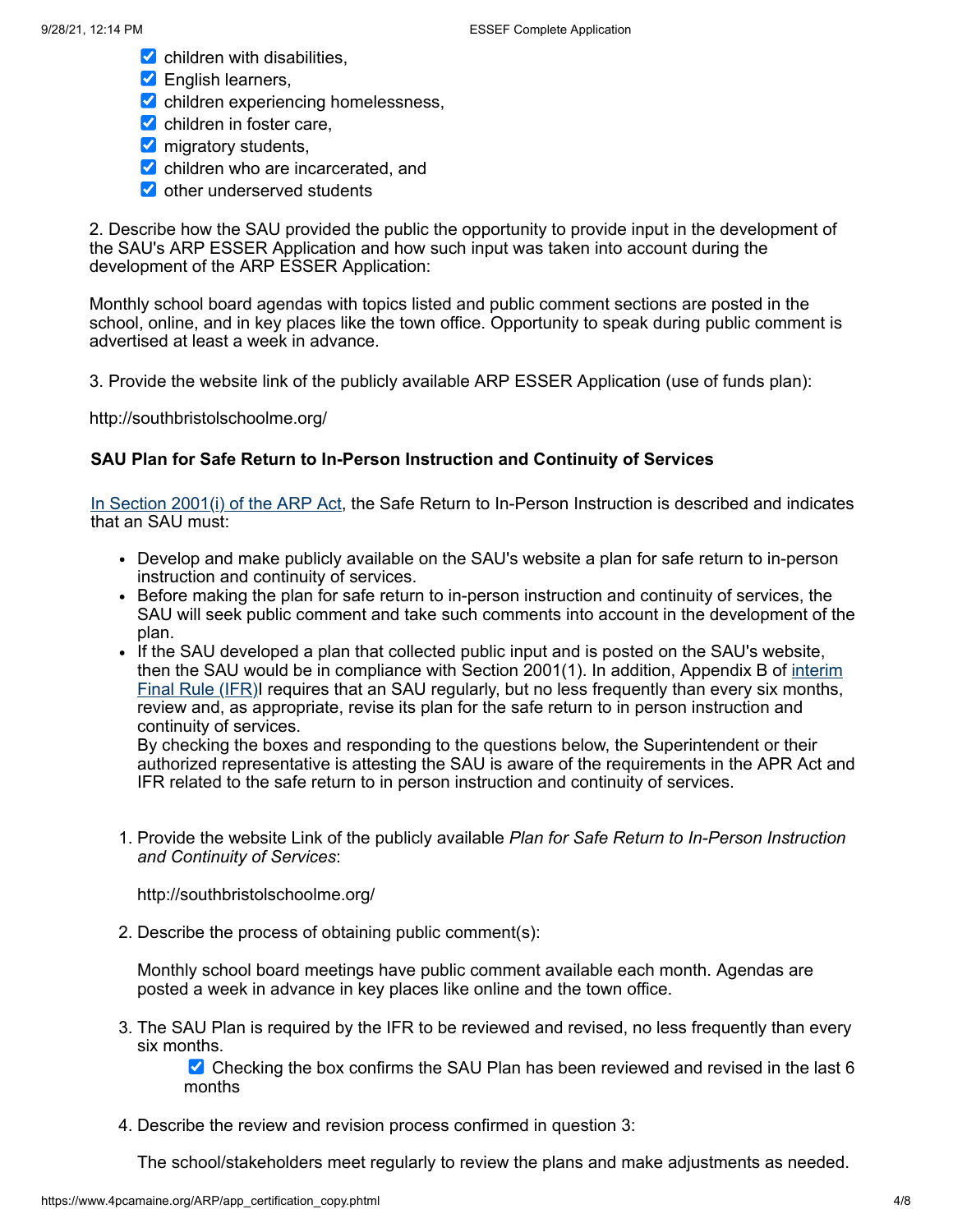5. Check the boxes below to attest that the plan describes the requirements stated:

 $\blacktriangleright$  (i) how it will maintain the health and safety of students, educators, and other staff and the extent to which it has adopted policies, and a description of any such policies, on each of the following safety recommendations established by the CDC:

- A. Universal and correct wearing of masks.
- B. Modifying facilities to allow for physical distancing (e.g., use of cohorts/podding).
- C. Handwashing and respiratory etiquette.
- D. Cleaning and maintaining healthy facilities, including improving ventilation.
- E. Contact tracing in combination with isolation and quarantine, in collaboration with the State, local, territorial, or Tribal health departments.
- F. Diagnostic and screening testing.
- G. Efforts to provide vaccinations to school communities.
- H. Appropriate accommodations for children with disabilities with respect to health and safety policies.
- I. Coordination with State and local health officials.

 $\blacksquare$  (ii) how it will ensure continuity of services, including but not limited to services to address students' academic needs and students' and staff social, emotional, mental health, and other needs, which may include student health and food services.

#### **Reservation to Address the Academic Impact of Lost Instructional Time**

Section 2001(e)(1) of the ARP Act requires SAUs to reserve at least 20% of their ARP ESSER allocation to address loss of instructional time through the implementation of evidence-based interventions, such as summer learning or summer enrichment, extended day, comprehensive afterschool programs, or extended school year programs. Effective strategies to address the impact of lost [instructional](https://www2.ed.gov/documents/coronavirus/reopening-2.pdf) time are further described in Volume 2 of the U.S. Department of Education's COVID-19 Handbook.

1. The SAU will utilize the following evidence-based interventions to address the loss of instructional time:

### **Summer programming**

- 2. Describe the following for the intervention selected:
	- a. Which grades will participate *(check all that apply)*
		- **V** Kindergarten
		- 1<sup>st</sup> grade
		- 2<sup>nd</sup> grade
		- 3<sup>rd</sup> grade
		- 4<sup>th</sup> grade
		- 5<sup>th</sup> grade
		- 6<sup>th</sup> grade
		- 7<sup>th</sup> grade
		- 8<sup>th</sup> grade
	- b. Which student subgroup(s) are targeted and will participate *(check all that apply)*
		- **American Indian or Alaskan Native, not Hispanic**
		- $\blacktriangleright$  Asian, not Hispanic
		- Black or African American, not Hispanic
		- $\blacktriangleright$  Hispanic, of any race
		- **X** Native Hawaiian or Pacific Islander, not Hispanic
		- **Two or more races, not Hispanic**
		- White, not Hispanic
		- $\triangleright$  Children and youth in foster care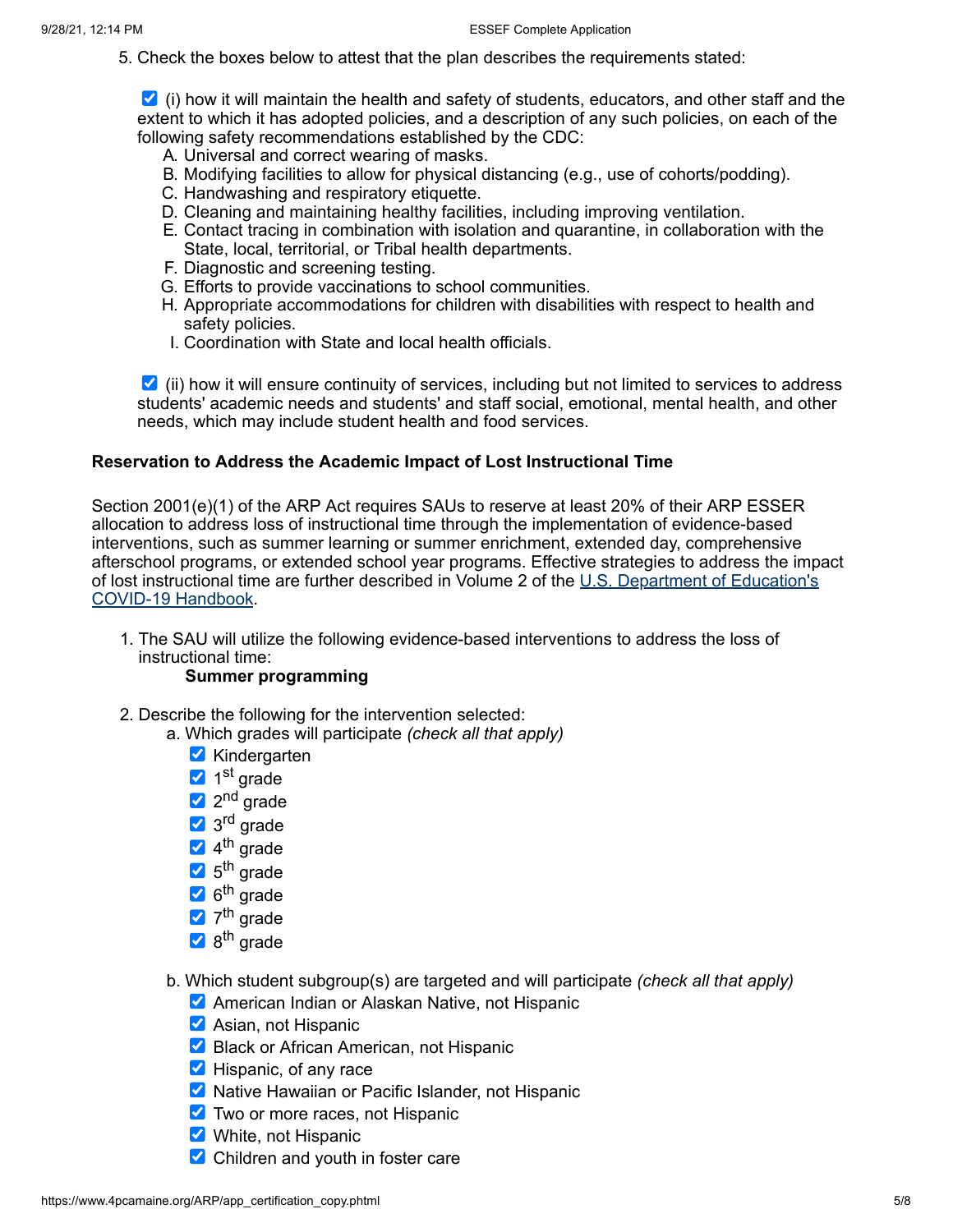- $\triangleright$  Children with disabilities
- **Z** English Learners
- Migratory students
- $\blacktriangleright$  Students experiencing homelessness
- Students from low-income families
- 3. Provide a brief project description including details and timeline:

A five week summer school program will work in conjunction with the YMCA to have an academic portion in the morning and a social/emotional and outdoor enrichment experience in the afternoon. This will happen each summer that the money is available through the grant. Academic portion will include small group instruction in reading and math.

4. Describe the formative assessment plan to evaluate student progress and impact for the intervention selected:

Pre and post testing for student achievement will be conducting using NWEA. Curriculum based assessments will be used both formatively and as a summative measure. Qualitative surveys will be used.

5. List products and/or services to be procured and estimated cost as a result of this project:

YMCA summer camp enrichment experience, First Student busing will be used, Healthy Kids will collaborate on lunches for students. Estimated cost for four summers is

6. Project Budget

| <b>Object Codes</b>           |                                     |                 |           |                        |
|-------------------------------|-------------------------------------|-----------------|-----------|------------------------|
| 1000-2000                     | 6000<br>7300<br>3000-5000           |                 |           |                        |
| Salaries &<br><b>Benefits</b> | <b>Purchased</b><br><b>Services</b> | <b>Supplies</b> | Equipment | <b>Total</b><br>Amount |
| \$22,000.00                   | \$26,903.65                         | \$2,500.00      | \$0.00    | \$51,403.65            |

#### **Reservation to Address the Academic Impact of Lost Instructional Time**

Section 2001(e)(1) of the ARP Act requires SAUs to reserve at least 20% of their ARP ESSER allocation to address loss of instructional time through the implementation of evidence-based interventions, such as summer learning or summer enrichment, extended day, comprehensive afterschool programs, or extended school year programs. Effective strategies to address the impact of lost [instructional](https://www2.ed.gov/documents/coronavirus/reopening-2.pdf) time are further described in Volume 2 of the U.S. Department of Education's COVID-19 Handbook.

1. The SAU will utilize the following evidence-based interventions to address the loss of instructional time:

## **High-quality tutoring**

- 2. Describe the following for the intervention selected:
	- a. Which grades will participate *(check all that apply)*
		- **Kindergarten**
		- 1<sup>st</sup> grade
		- 2<sup>nd</sup> grade
		- 3<sup>rd</sup> grade
		- 4<sup>th</sup> grade
		- 5<sup>th</sup> grade
		- 6<sup>th</sup> grade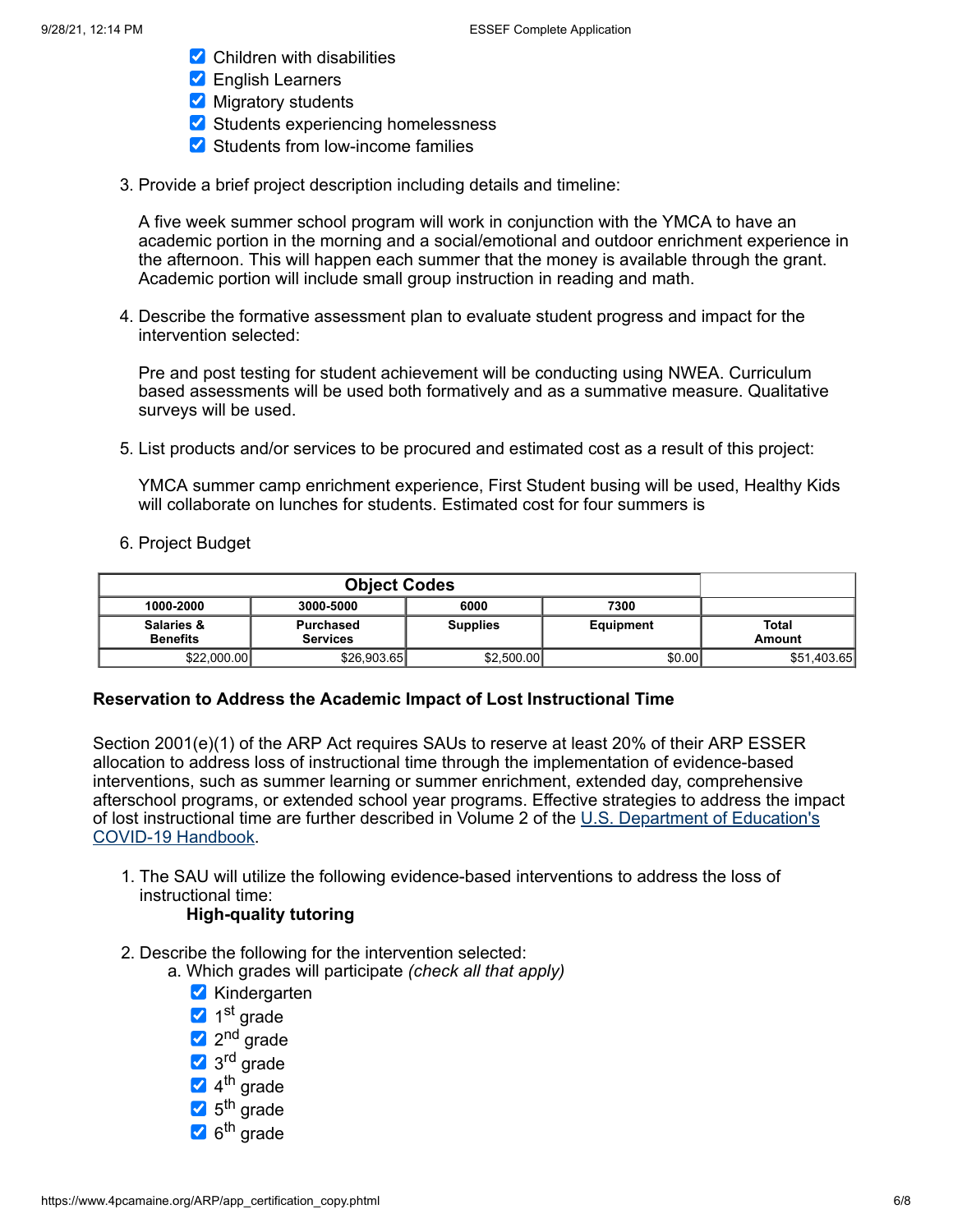- 7<sup>th</sup> grade
- 8<sup>th</sup> grade
- b. Which student subgroup(s) are targeted and will participate *(check all that apply)*
	- **American Indian or Alaskan Native, not Hispanic**
	- **Asian, not Hispanic**
	- Black or African American, not Hispanic
	- **Hispanic, of any race**
	- **X** Native Hawaiian or Pacific Islander, not Hispanic
	- **Two or more races, not Hispanic**
	- White, not Hispanic
	- Children and youth in foster care
	- $\triangleright$  Children with disabilities
	- **Z** English Learners
	- $\blacksquare$  Migratory students
	- Students experiencing homelessness
	- Students from low-income families
- 3. Provide a brief project description including details and timeline:

A part time interventionist and Multi-Tier System of Supports coordinator will be added to create and implement intervention plans for students that have lost academic time or skills due to the pandemic.

4. Describe the formative assessment plan to evaluate student progress and impact for the intervention selected:

NWEA scores will be used, as well curriculum based assessments every six weeks to monitor progress and inform plan adjustments.

5. List products and/or services to be procured and estimated cost as a result of this project:

Additional staff time - one day a week. Approx \$20,000.00

6. Project Budget

| <b>Object Codes</b>           |                              |                 |           |                        |
|-------------------------------|------------------------------|-----------------|-----------|------------------------|
| 1000-2000                     | 6000<br>7300<br>3000-5000    |                 |           |                        |
| Salaries &<br><b>Benefits</b> | Purchased<br><b>Services</b> | <b>Supplies</b> | Equipment | <b>Total</b><br>Amount |
| \$19,500.00                   | \$0.00                       | \$0.00          | \$0.00    | \$19,500.00            |

#### **Remaining ARP ESSER Funds**

- 1. Project Title: **Healthy Flooring**
- 2. This project will utilize funding for: **Repairing and improving school facilities to reduce risk of virus transmission and exposure to environmental health hazards**
- 3. Project Description including details and timeline:

The floor in the library/common areas has been replaced from old carpet that held germs/dirt to a floor that can be kept clean and sanitized. This project has been happening over the summer of 2021.